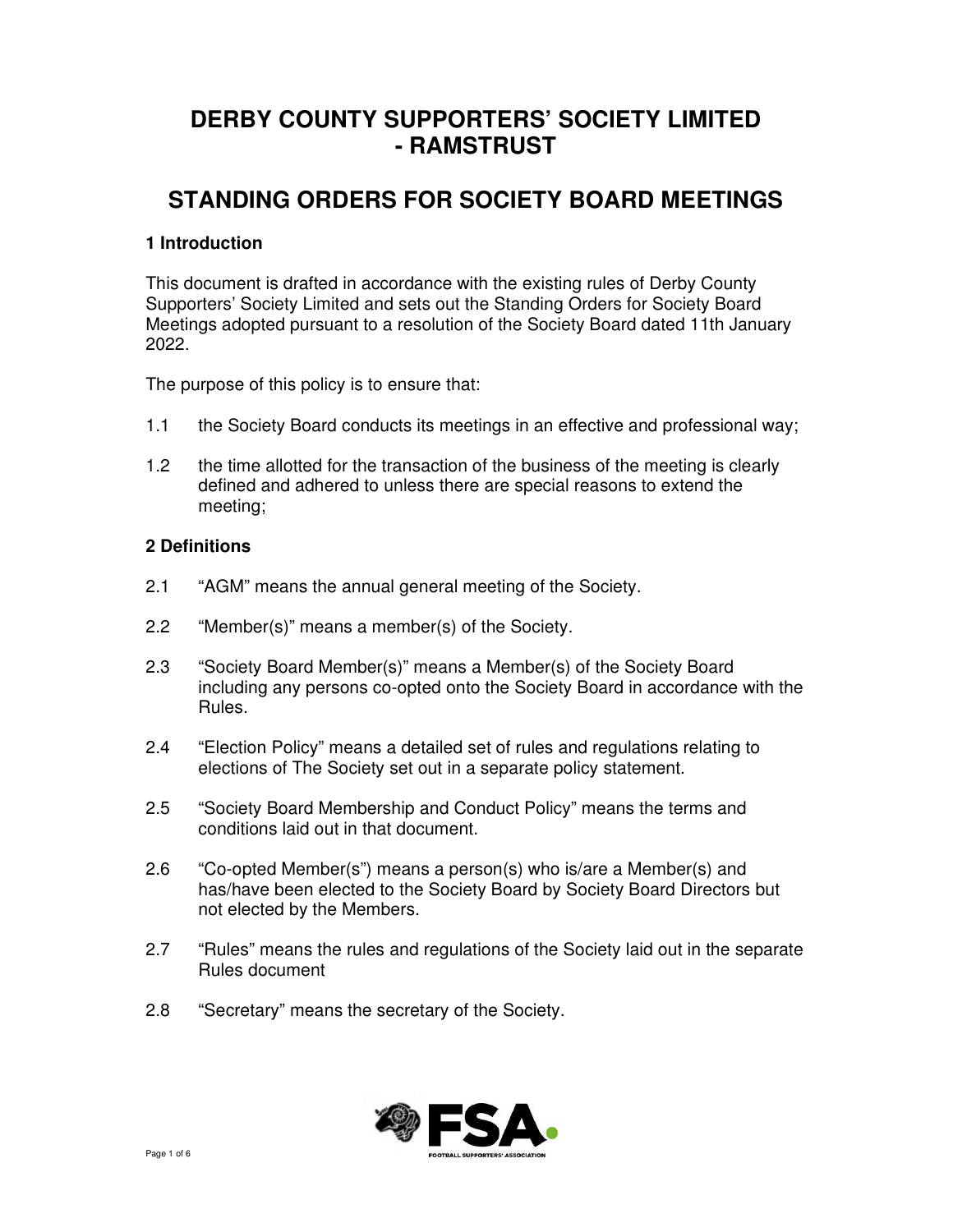- 2.9 "Treasurer" means the elected treasurer of the Society.
- 2.10 "Society" means Derby County Supporters' Society Limited (also known as RamsTrust).
- 2.11 "Society Board" means the Society Board of the Society including any co opted Society Board Members.

# **3 Principles of Standing Orders**

- 3.1 All committees or Society Boards, whatever their role, have Standing Orders. These rules define the conditions under which a committee or Society Board should meet, how Society Board Members should behave towards one another and how the business of the meeting should be conducted. These Standing Orders supplement the provisions in the Society's Rules relating to the operation of the Society Board (Rules 69 to 74). In the case of any inconsistency between the Rules and these Standing Orders then the terms of the Rules shall prevail.
- 3.2 The Society Board may alter, rescind or add to any part or element of these Standing Orders by a simple majority vote of those present. The Secretary is to consider, periodically, the need for amendments to Standing Orders and report on this matter to the Society Board.
- 3.3 The aim of these Standing Orders is to make each meeting as efficient and productive as possible and to ensure that it is conducted in a professional manner, allowing the Chair to keep order whilst permitting each member the opportunity to fully participate in the meeting. All these issues are key to the Society as its functional structure is based on the democratic process, of which meetings are a key part.

#### **4 Meetings of the Society Board**

- 4.1 Meetings of the Society Board will normally be held according to the Schedule of Society Board Meetings as approved by the Society Board on an annual basis, with at least one Society Board Meeting per quarter.
- 4.2 All meetings of the Society Board shall normally last for 2 hours except when the suspension of Standing Orders has been agreed.

#### **5 Extension of Meetings**

Any extension of the meeting must be moved by the end of the first hour of the meeting and a new finish time proposed. If agreed by a majority, the meeting will then close at the new finish time after which all business shall stand adjourned.

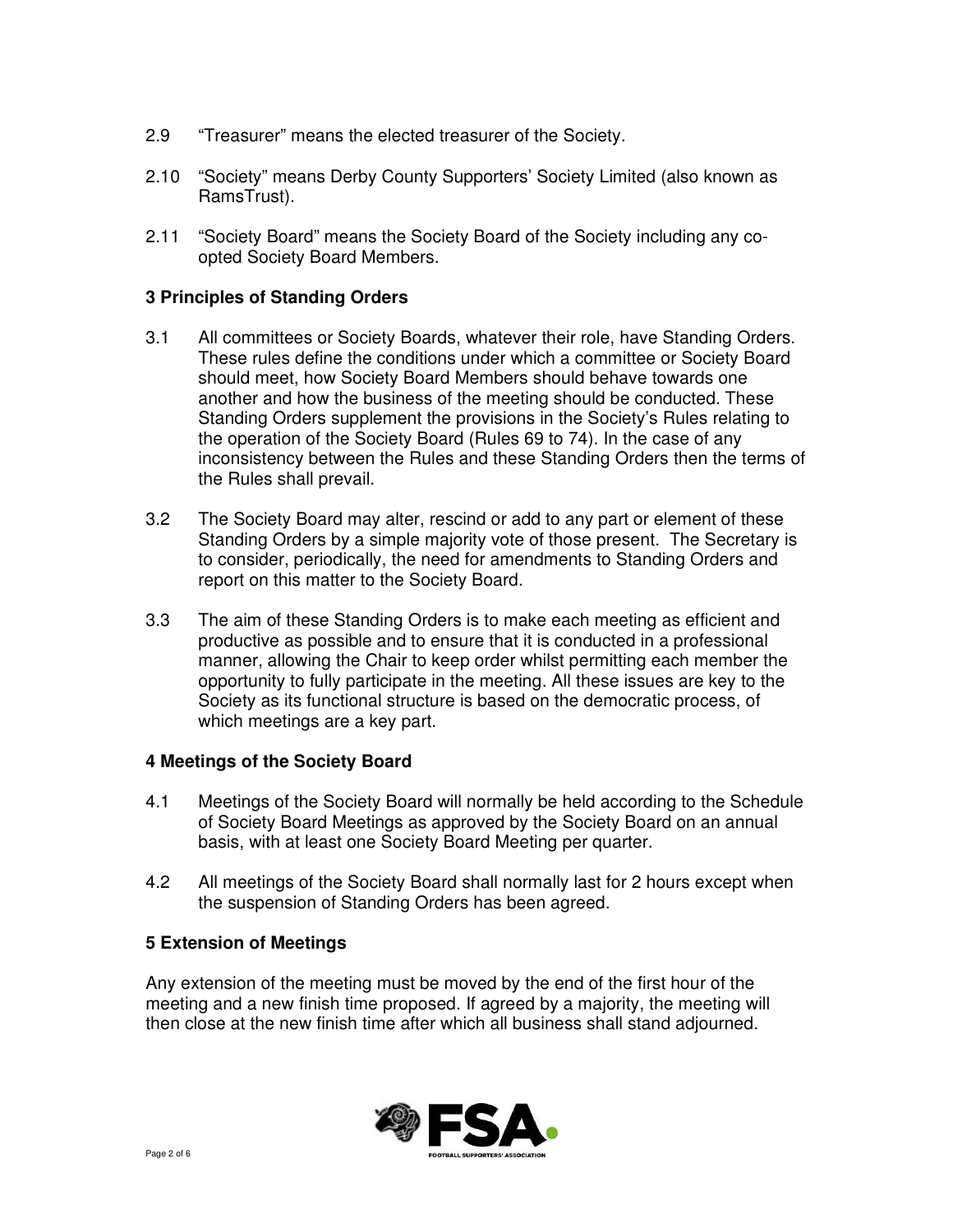# **6 Quorum**

- 6.1 The quorum for the Society Board shall be greater than 50% of its membership.
- 6.2 The Society Board may agree that its members can participate in its meetings by telephone, video or computer link. Participation in a meeting in this manner shall be deemed to constitute presence at the meeting.
- 6.3 In the event of a quorum not being present within thirty minutes of the stated time of commencement, no meeting shall be held and the business of the Agenda shall be postponed until an alternative date is determined by the Secretary.
- 6.4 If, during the course of a meeting, the meeting becomes inquorate no further business may be transacted except for that of adjourning the meeting, calling an election for or appointing Society Board Members or calling a general meeting.

#### **7 Business Agenda**

- 7.1 All business to be considered shall be included on the Agenda and shall indicate whether the Society Board are being invited to note, discuss or consider the matter.
- 7.2 The agenda shall be circulated to Society Board Members not less than 7 days in advance of the meeting.
- 7.3 If there is a specific proposal, this shall be explicitly stated in advance. Items to be noted shall not normally be raised for discussion unless prior notice of this request is given to the Secretary as soon as possible after receiving the agenda and no later than noon on the day before the Society Board Meeting.
- 7.4 All business should have a supporting paper which shall be circulated with the agenda unless a verbal report is to be given. Papers may be tabled after the agenda has been circulated but the notice should advise the Society Board when they can expect the paper to be with them.
- 7.5 The Agenda shall be drawn up by the Secretary in consultation with the Chair.
- 7.6 Any Society Board Member wishing to introduce new business for inclusion on the Agenda shall give notice to the Secretary as soon as possible and not later than the commencement of the Society Board Meeting. Such new business may be discussed but cannot be voted on at this meeting unless it is stated to be and agreed by a majority of two-thirds of the Society Board Members in attendance that it is exceptional circumstances.

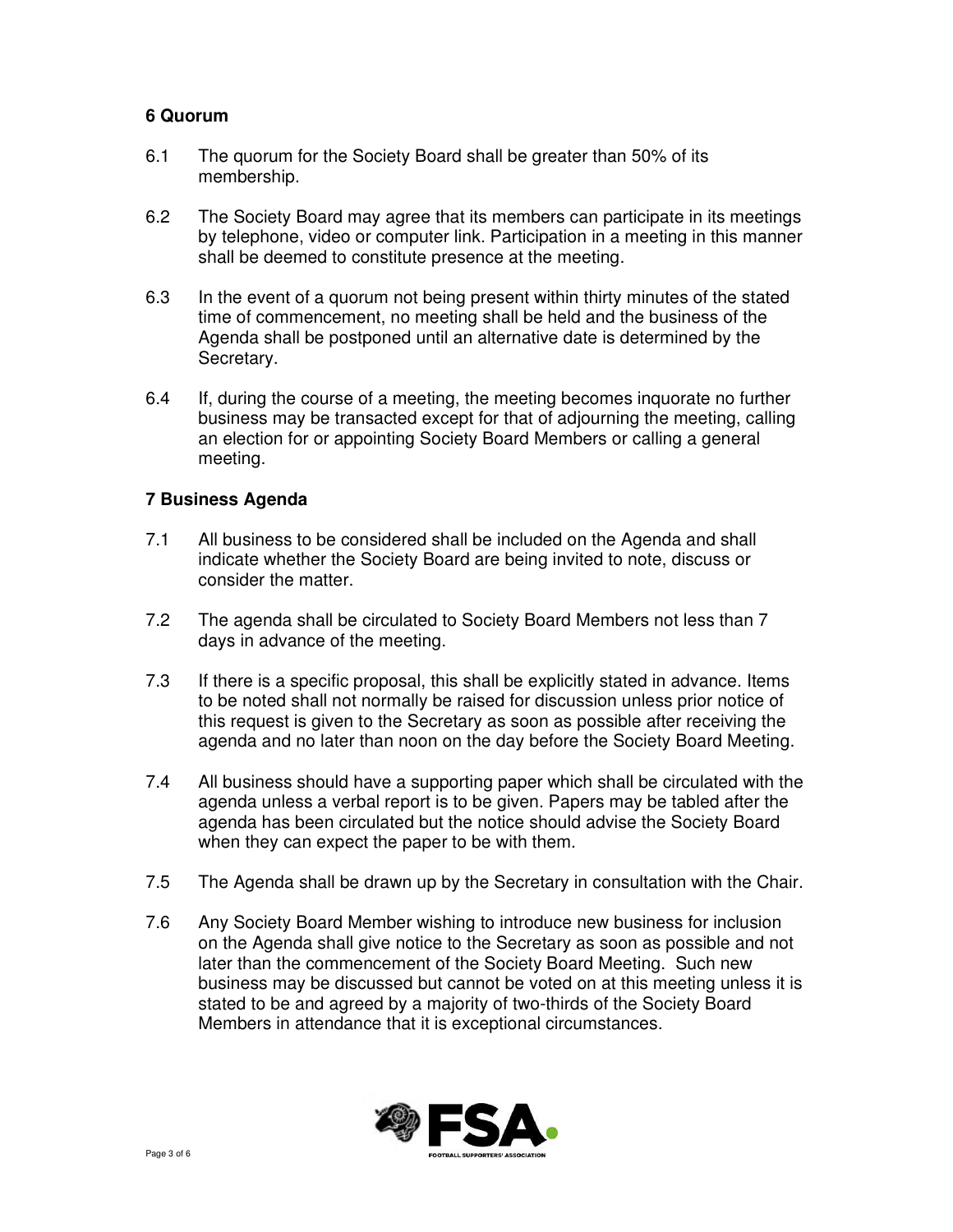- 7.7 The business of any Special Meetings of the Society Board shall be confined to the business set out on the Agenda covering such a meeting unless there is an item which is agreed to be exceptional circumstances and agreed by two-thirds of the Society Board Members in attendance to be accepted as an Agenda item.
- 7.8 The Chair will formally close the meeting when the business on the agenda has been transacted, or earlier if agreed by a majority. The time that the meeting closes will be noted in the Minutes. No business purported to be transacted after that time will be valid and will not form part of the formal record of the meeting. If for any reason the full business of the meeting cannot practically be completed the meeting may stand adjourned if a majority of the Society Board Members present so decide.

# **8 Rules for Discussion**

- 8.1 Society Board Members wishing to speak shall address themselves to the Chair and only one Society Board Member shall speak at one time.
- 8.2 When the Chair speaks or intervenes during a debate any Society Board Member then speaking or offering to speak must immediately cease speaking.
- 8.3 No Society Board Member may interrupt another Society Board Member whilst that Society Board Member is speaking except on a point of order which must be approved and accepted by the Chair.
- 8.4 When two or more Society Board Members indicate their wish to speak the Chair shall call upon the Society Board Member they first observed.
- 9 Conduct
- 9.1 Society Board Members shall arrive prepared for meetings, having read the paperwork circulated in advance.
- 9.2 Society Board Members shall devote their full attention to the meeting and switch off all mobile phones and other communications equipment prior to the commencement of the meeting.
- 9.3 The Society Board or Committee meeting will be conducted in accordance with the agenda. Society Board Members will conduct themselves in a manner that shows respect for all participants and which does not obstruct the business of the meeting or calls into question the status of the Chair.
- 9.4 If any Society Board Member persistently disregards the ruling of the Chair or behaves in any way which obstructs the Society Board business, the Chair (or any Society Board Member) may move that the motion under discussion be put and, if seconded, it shall be voted upon without further discussion.

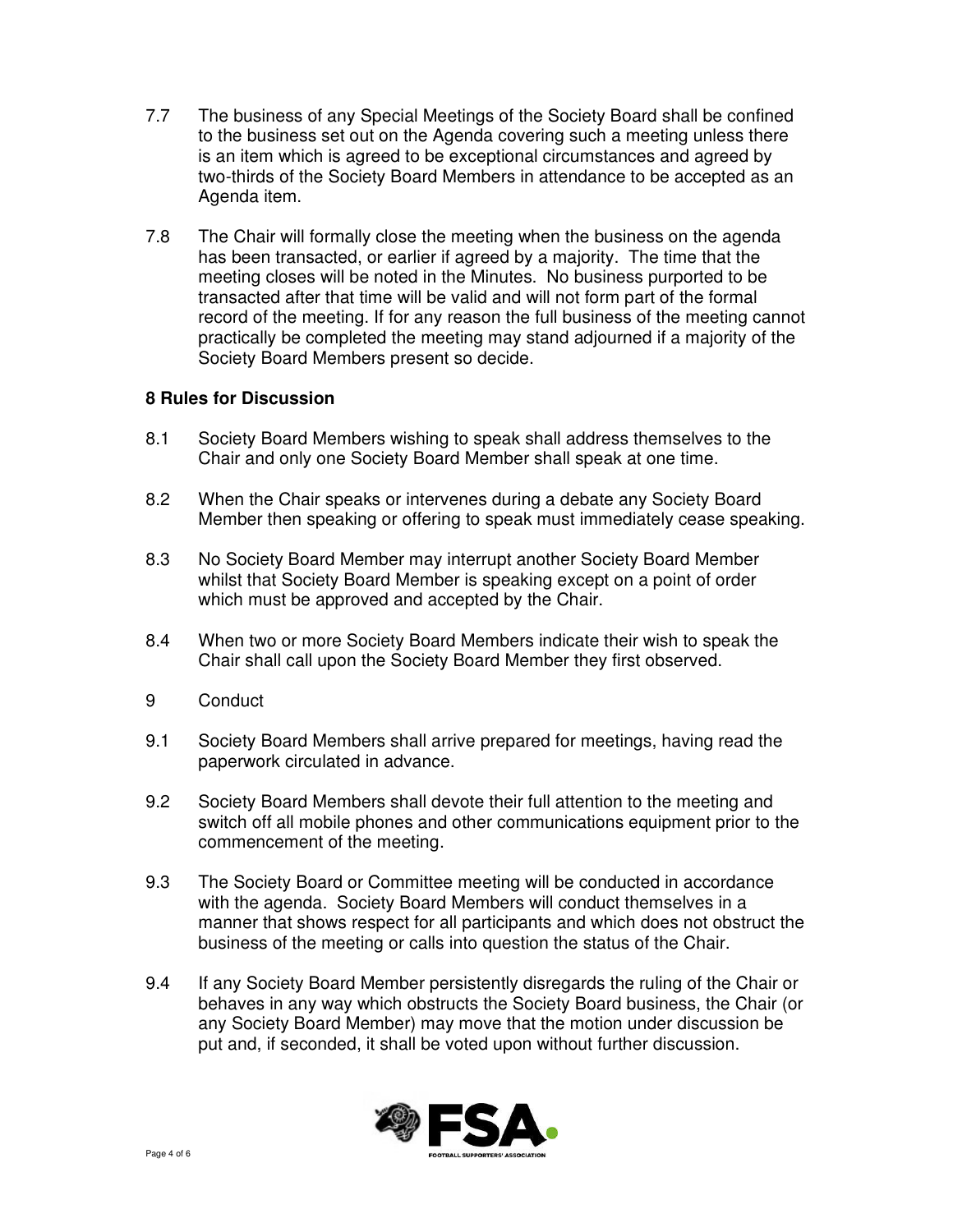- 9.5 If the same Society Board Member continues the misconduct after a motion has been carried, the Chair shall either:
	- 9.5.1 move that the Society Board Member shall leave the meeting, which can be determined without seconding or discussion; or
	- 9.5.2 adjourn the meeting and determine where and when it will be reconvened.
- 9.6 The Chair will ensure that the meeting considers the decisions required under each item of business. In relation to the conduct of meetings the ruling of the Chair is final.

#### **10 Motions and Amendments**

- 10.1 Whenever an amendment is made upon an original proposition no second amendment shall be taken until the first amendment is disposed of.
- 10.2 If the amendment is carried it shall displace the original proposition and shall itself become the proposition to which a further amendment may be moved.
- 10.3 If an amendment is not carried then a further amendment may be moved to the original proposition.
- 10.4 No motion or amendment shall be discussed (except by the mover) until it has been seconded. Any Society Board Member seconding a motion or amendment without remark shall not be considered to have spoken and may speak later in the debate.
- 10.5 When no other Society Board Member wishes to speak the mover of the original motion or substantive motion which may have taken its place by an approved amendment shall have the right to reply.
- 10.6 The mover of a motion may exercise the right to reply to any amendment after all other Society Board Members have been given an opportunity to speak on that amendment.
- 10.7 After reply the motion shall be put from the Chair without further debate and immediately put to the vote.

#### **11 Voting**

11.1 Voting shall normally be by a show of hands except if a ballot be agreed to by a majority of Society Board Members present and voting, in which event the Society Board Members there present shall decide the form the ballot should take.